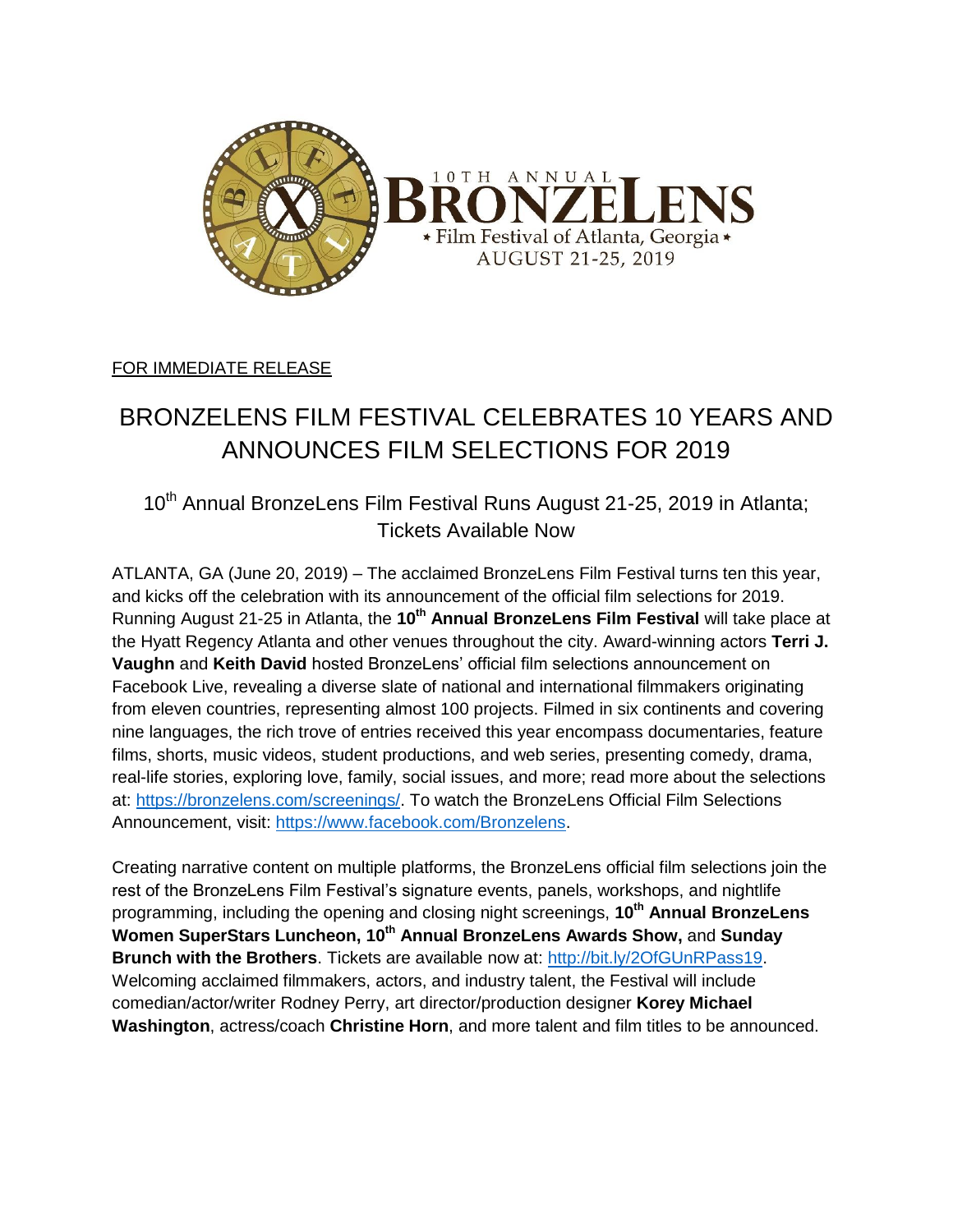Celebrating ten years, the BronzeLens Film Festival has become one of the nation's premier film festivals supporting independent films, filmmakers, and industry professionals of color. Over the years, BronzeLens has hosted and honored high-caliber and rising talent including filmmakers/producers Ava DuVernay, Roger Bobb, Will Packer, Rob Hardy, Suzanne de Passe, film and television executives Cheryl Boone Isaacs, Connie Orlando, actors Queen Latifah, Lynn Whitfield, Margaret Avery, Issa Rae, Keith David, Lamman Rucker. The festival's accomplishments include being designated an Academy Awards ® qualifying festival in the Shorts categories and honored in Atlanta Magazine's "Best Of" awards in the categories of *Best Showcase for New Filmmakers* and *Best Place to Break into the Film Industry*.

BronzeLens will also hold a special screening event on Saturday, June 29 of the documentary *Merata: How Mum Decolonised The Screen*, about pioneering indigenous filmmaker and activist Merata Mita. Taking place at Hammonds House Museum, the documentary has been acquired by ARRAY, the film network founded by Ava DuVernay featuring independent work by people of color and women. The Atlanta screening is co-sponsored by Hammonds House Museum and the Producers Guild: Women's Impact Network, visit <https://bronzelens.com/> for tickets.

Select highlights on the 2019 BronzeLens Film Festival schedule:

**Thursday, August 22 All Shorts, All Day** and **All Shorts, All Night**, Sponsored by BET Networks

### **Friday, August 23**

**10th Annual BronzeLens Women SuperStars Luncheon**, Presented by BETHer

### **Saturday, August 24**

**Level UP to Stardom: The Business of Acting** with actress/coach Christine Horn ("The Good Doctor", "NCIS", "Bosch", "American Crime Story")

**An Introspective Conversation with Production Designers** with art director/production designer Korey Michael Washington, D.G.A. ("Ambitions", "All American", "Drop Dead Diva", Tyler Perry's "House of Payne", *Stomp the Yard: Homecoming*)

**10th Annual BronzeLens Awards Show**, hosted by comedian/actor Rodney Perry

**Sunday, August 25 Sunday Brunch with the Brothers** 

### **Cinema and Social Justice Sunday Screenings**

### **About the BronzeLens Film Festival**

BronzeLens Film Festival of Atlanta, Georgia, is a non-profit organization, founded in 2009, that is dedicated to bringing national and worldwide attention to Atlanta as a center for film and film production for people of color. Its mission is two-fold: to promote Atlanta as the new film mecca